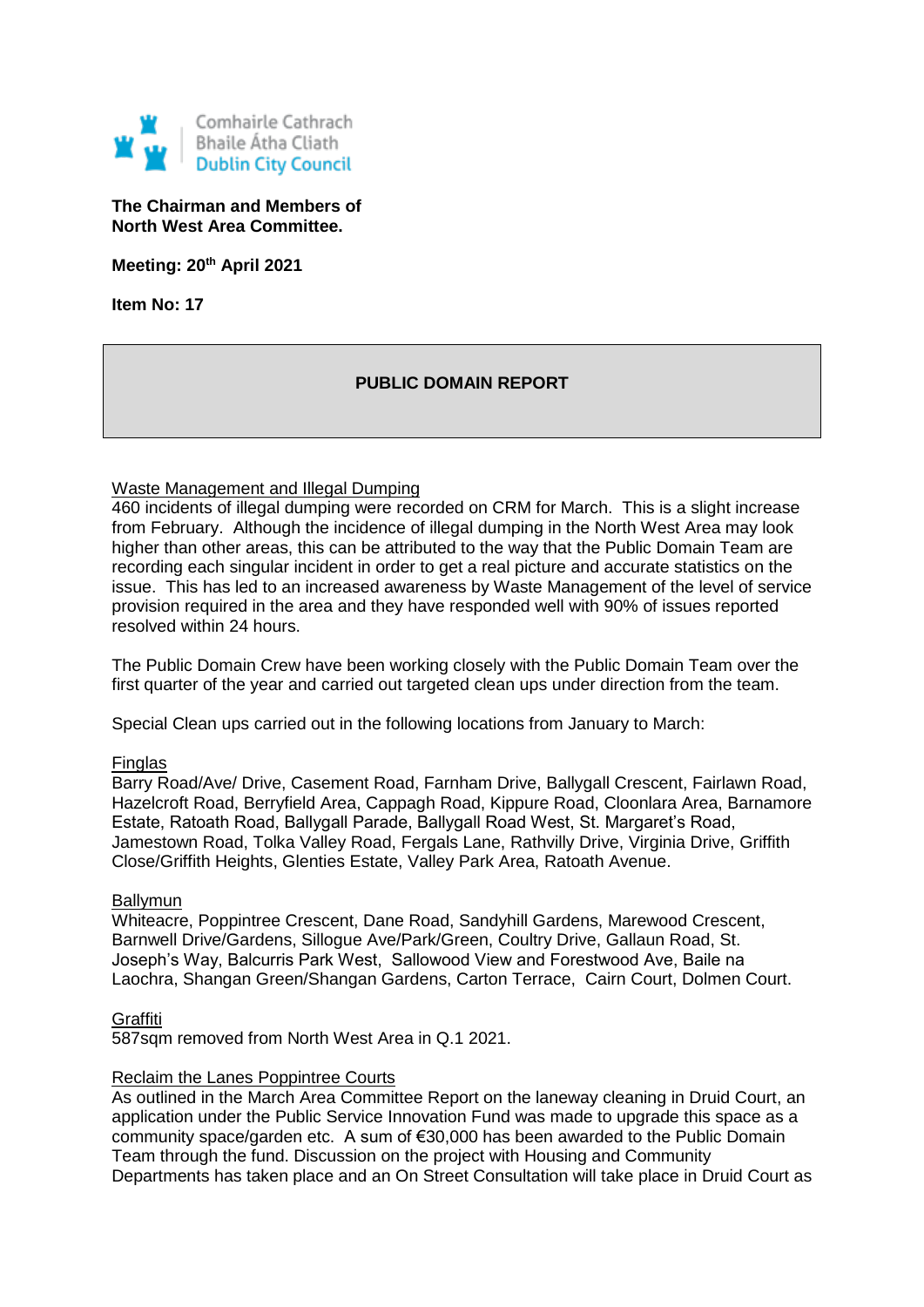soon as restrictions allow with regard to how this project can progress. Initially we would like to upgrade the railings on each entrance to the laneways to make it more aesthetically pleasing and promote the use of the space as stated above. Ongoing updates on progress will be given.

Laneway clearance in other Courts will continue over the next number of months.

### Environmental Groups

We have recommenced the distribution of clean up equipment over the past number of weeks. This has been met with great enthusiasm by the groups and has enabled them to return to their environmental work. We will continue to support them as much as possible and are working alongside the Community Team planning for the distribution of plants closer to summer.

#### Weeding

The following location are on the list for foam stream weed treatment for 2021:

### *Finglas*

*Northway Estate* Plunkett Crescent Plunkett Drive Plunkett Avenue Plunkett Grove Plunkett Road Plunkett Green Barry Park Barry Road Barry Avenue Barry Close Barry Drive Barry Green Cappagh Avenue Casement Drive Casement Grove Casement Park Casement Road Casement Green Kildonan Road Kildonan Avenue Kildonan Drive Mellowes Road Mellowes Avenue Mellowes Park Finglaswood Road Cappagh Road Abbotstown Avenue Abbotstown Road Ratoath Avenue Deanstown Road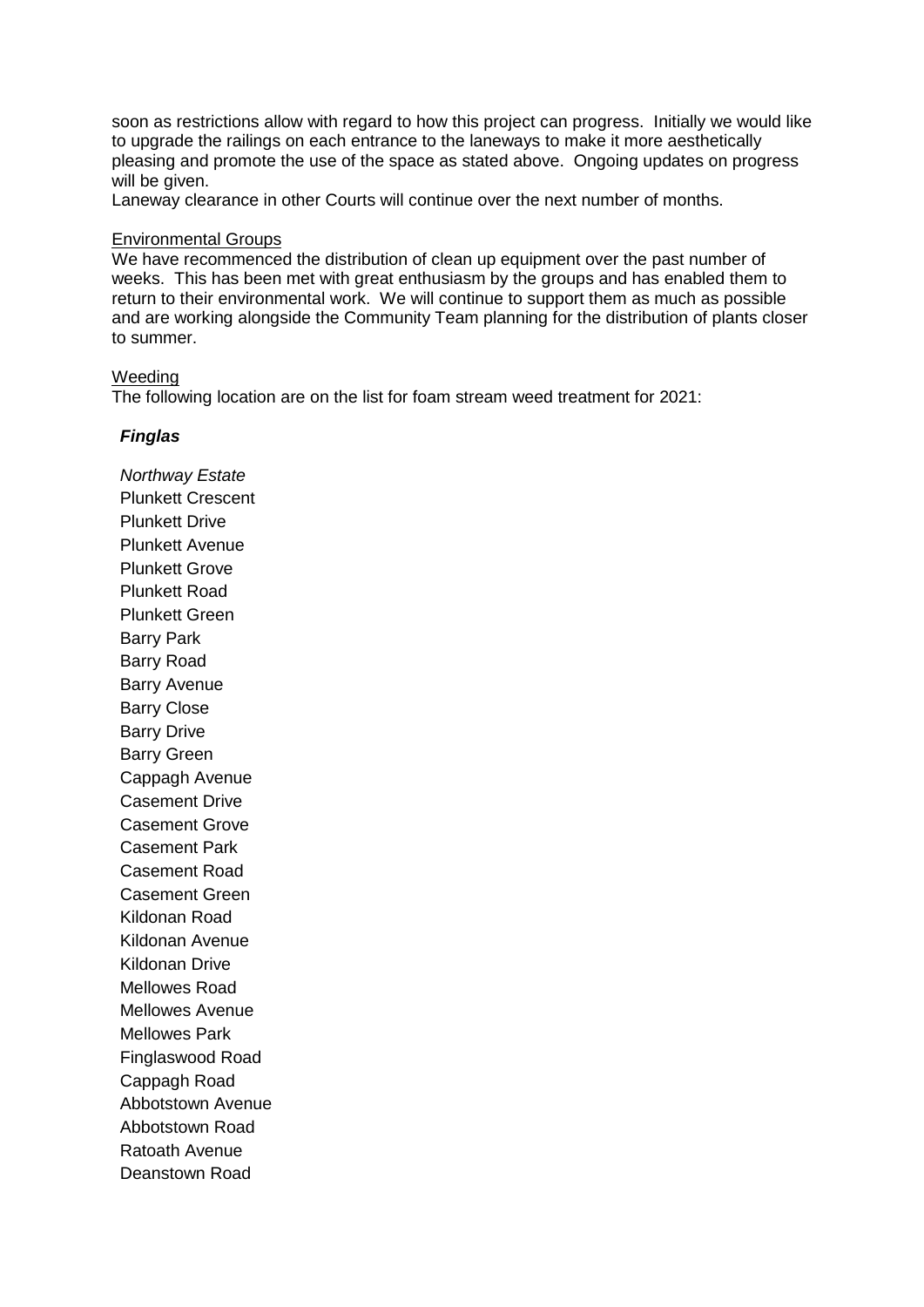Deanstown Green Deanstown Avenue Glenties Park Virginia Park Virginia Drive Rathvilly Park Rathvilly Drive Wellmount Road Kippure Park Berryfield Road Cloonlara Road Cloonlara Drive Cloonlara Crescent Glasanaon Road Griffith Road School Road Ferndale Avenue Ballygall Road East Beneavin Road Sycamore Road

# *Ballymun*

Belclare Grove Belclare Terrace Belclare Avenue Belclare Drive Poppintree Crescent Carrig Road Dane Road Marewood Crescent Sandyhill Gardens Silloge Park Silloge Avenue Woodhazel Terrace Woodhazel Court Forestwood Avenue Shangan Road Shangan Avenue Shangan Green Shangan Gardens Whiteacre Crescent Whiteacre Place

Carton Way Carton Road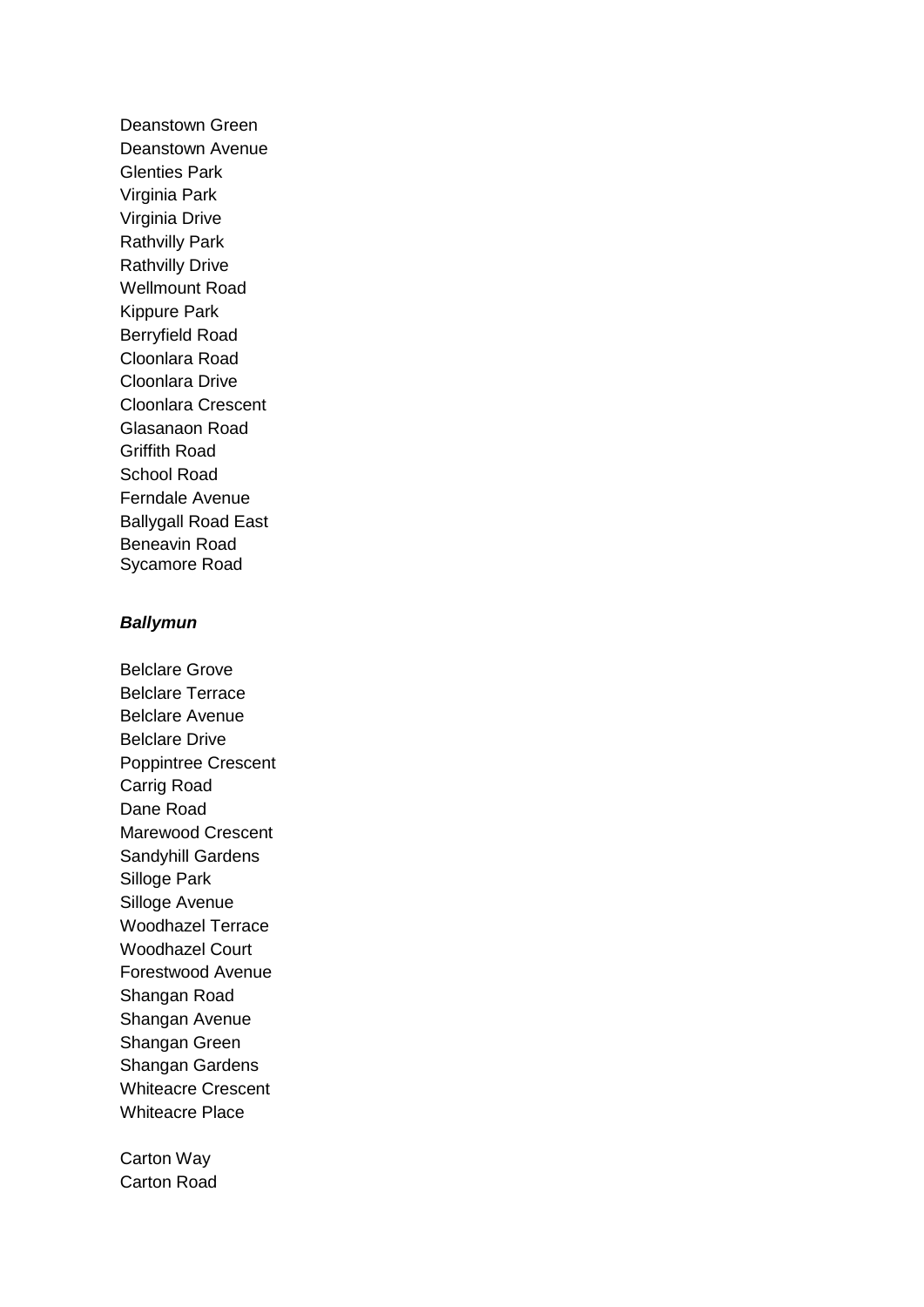Carton Court Carton Close Carton Drive Coultry Terrace Coultry Drive Woodhazel Terrace

The first treatment is complete in North West for 2021 and the contractor will return for the second treatment later on in the summer. An update will be given at that stage. Other areas that are not included on this list will be serviced by manual removal of the weeds as per Coultry Way (12<sup>th</sup> April 2021) pictures below:

.

**Before**

**After**